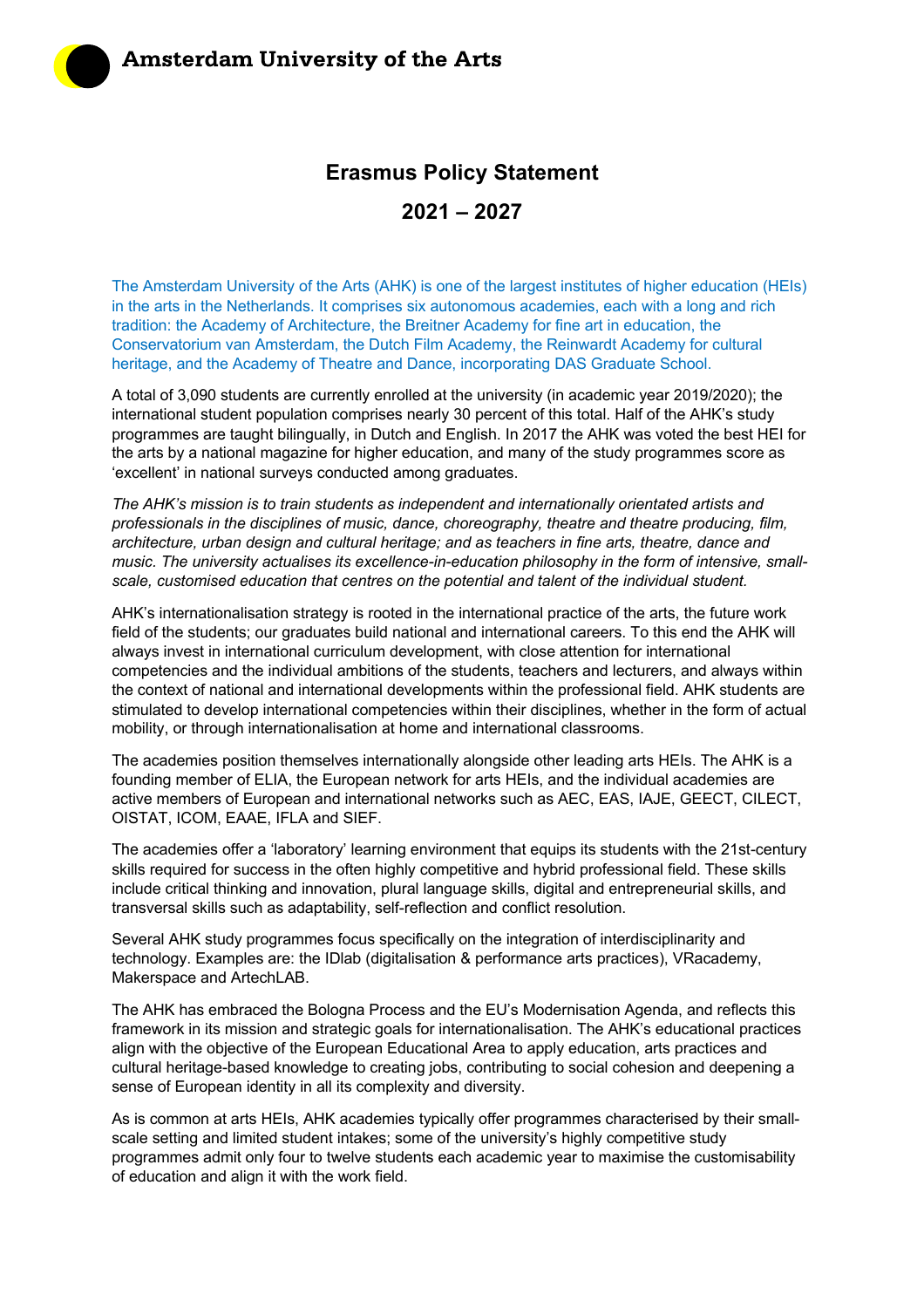The impact of the Erasmus programme within the AHK can best be expressed in terms of qualitative rather than quantitative indicators. The qualitative indicators are:

- a) Increase of student participation in outgoing mobility from all academies
- b) Enhancement of student mobility among under-represented groups (top up grant scheme)
- c) Enhancement of multi-language skills of students and staff
- d) Enhancement of student employability
- e) Increase of international cooperation and knowledge exchange

The AHK fully embraces the principles of non-discrimination and, in line with Dutch government policy for education, incorporates these principles in its mission statement and student statutes. The AHK is a signatory of the Code of Conduct for International Students (which also includes incoming exchange students), which is monitored annually by a committee appointed by the Dutch Ministry of Education, Culture and Science to ensure transparency and equal treatment. All the AHK's regulations pertaining to education, examination and other regulations are published online, as are the study guides and the overview of the academies' grading cultures.

AHK academies provide small-scale, customised education, and they have well-integrated practices when it comes to providing services for student wellbeing: bespoke services for students with disabilities and special needs (e.g. digital accessibility for students with dyslexia); healthcare monitoring of dancers; courses for time and stress management; individual coaching for performing in highly competitive environments (performance arts, music); peer-to-peer support with special focus on international students (Student Life); buddy systems to help new students integrate into school life; and many other examples. Each academy has a student advisor and an external counsellor.

AHK formulated a diversity framework incorporating a roadmap that the academies use to develop and implement policy. A new Action Plan for Diversity and Inclusion has been adopted in 2020. The Executive Board of the AHK is of the firm belief that learning from diverse cultural differences and working and learning in a culturally diverse environment is vital to the development of art and arts practices.

The initiatives include: increasing outreach efforts; admitting students from under-represented and underprivileged populations; providing additional language-training for students, where necessary, to minimise learning gaps; and reviewing recruitment practices. The result is a more open invitation for diversity in staff and teacher intake. All academies are implementing their diversity plans by initiating dialogue within the school community and holding bias training and other types of training/course/meeting to enhance working and learning in a diversity-friendly institution for both staff and students; others are working on the process of decolonising and diversifying their curricula.

## *Student-centred approach for Erasmus*

The AHK took part in the 2020 pilot of the Erasmus top-up grant, with the aim of attracting underrepresented and underserved groups into the student population and offering supplementary financial support for their mobility abroad and will continue to do so.

Language deficiency can lead to the unnecessary development of gaps in learning and ability to express what has been learned. The AHK has offered language courses for speaking and conversing in the required language prior to an Erasmus. This university-wide support activity aims to help students attain a degree of language proficiency to boost their overall confidence during mobility. Teachers and staff members are also encouraged to take intensive language courses with Erasmus to boost their language level wherever needed. Language coaching is now integrated in the AHK's inclusion policy.